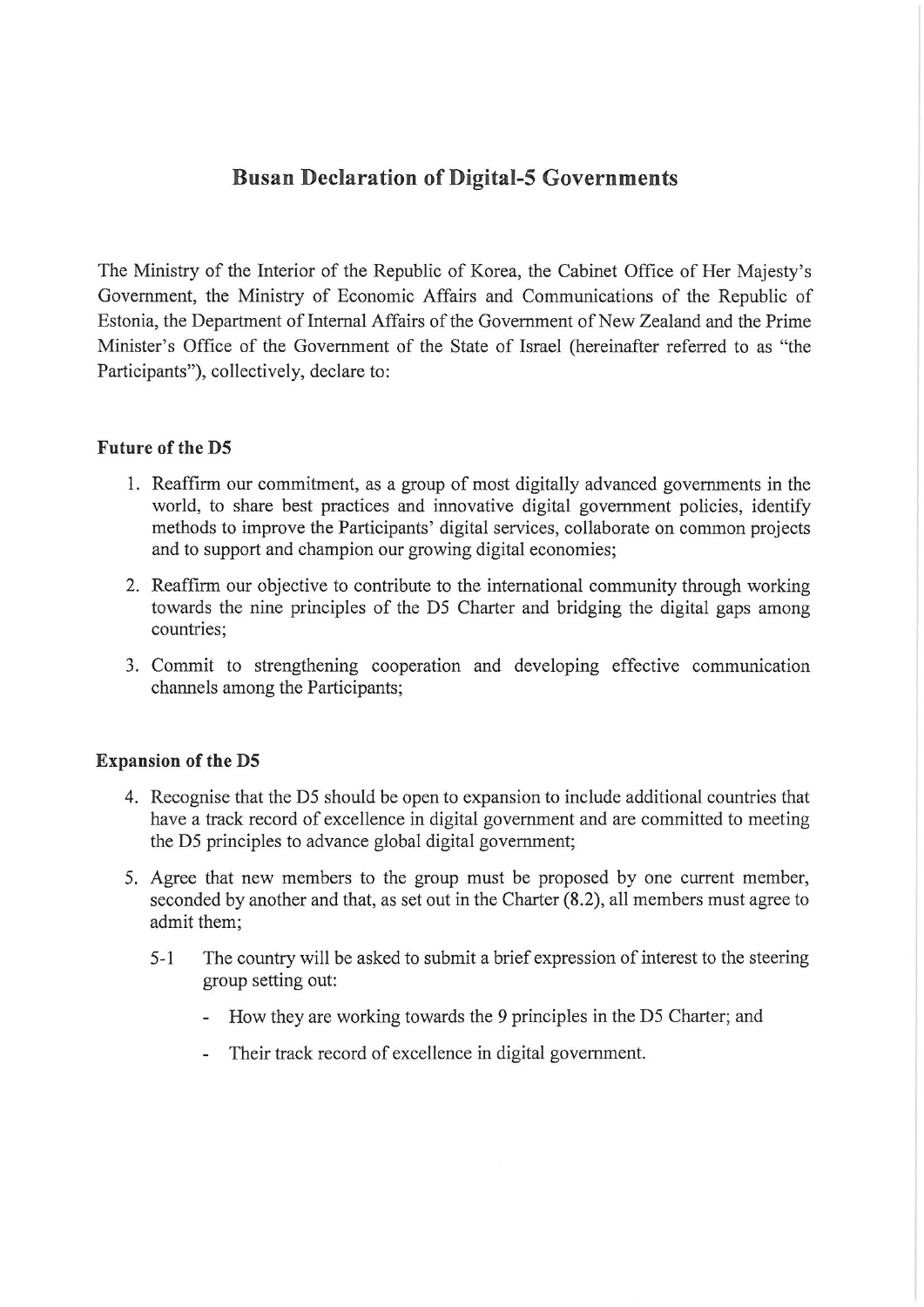#### **D5 and Related Stakeholders**

- 6. Acknowledge that, to lead global digital government, the D5 should work with relevant stakeholders, including international organizations, the private sector, academia, and civil society;
- 7. Commit to sharing and learning with these stakeholders to advance global digital government;

#### Nine Principles of the D5 Charter

- 8. Recommit to working towards the nine principles of the Charter set in 2014;
- 9. Recognise that the principles of the Charter should be reviewed annually as digital government evolves and updated as new challenges and opportunities arise to ensure they remain relevant;

# $100<sub>1</sub>$  agreement, and solutions in the  $10<sub>2</sub>$

- 10. Agree to share code and solutions in the field of digital government, and collaborate on research, analysis and projects; and
- 11. Agree to publish our findings annually to share publicly and to ensure that we lead global digital government.

### Signed in Busan, Republic of Korea, on November 11th, 2016.

For the Ministry of the Interior of the Republic of Korea

For the Cabinet Office of Her Majesty's Government of the United Kingdom

For the Ministry of Economic Affairs and Communications of the Republic of Estonia

For the Ministry of the Interior of the Republic of Korea For the Cabinet Office of Her Majesty's Government of the United Kingdom For the Ministry of Economic Affairs and Communications of the Republic of Estonia

For the Department of  $\mathcal{A}$  affairs of  $\mathcal{A}$ 

For the Department of Internal Affairs of the Government of New Zealand

For the Prime Minister's Office of the Government of the State of Israel

Mi